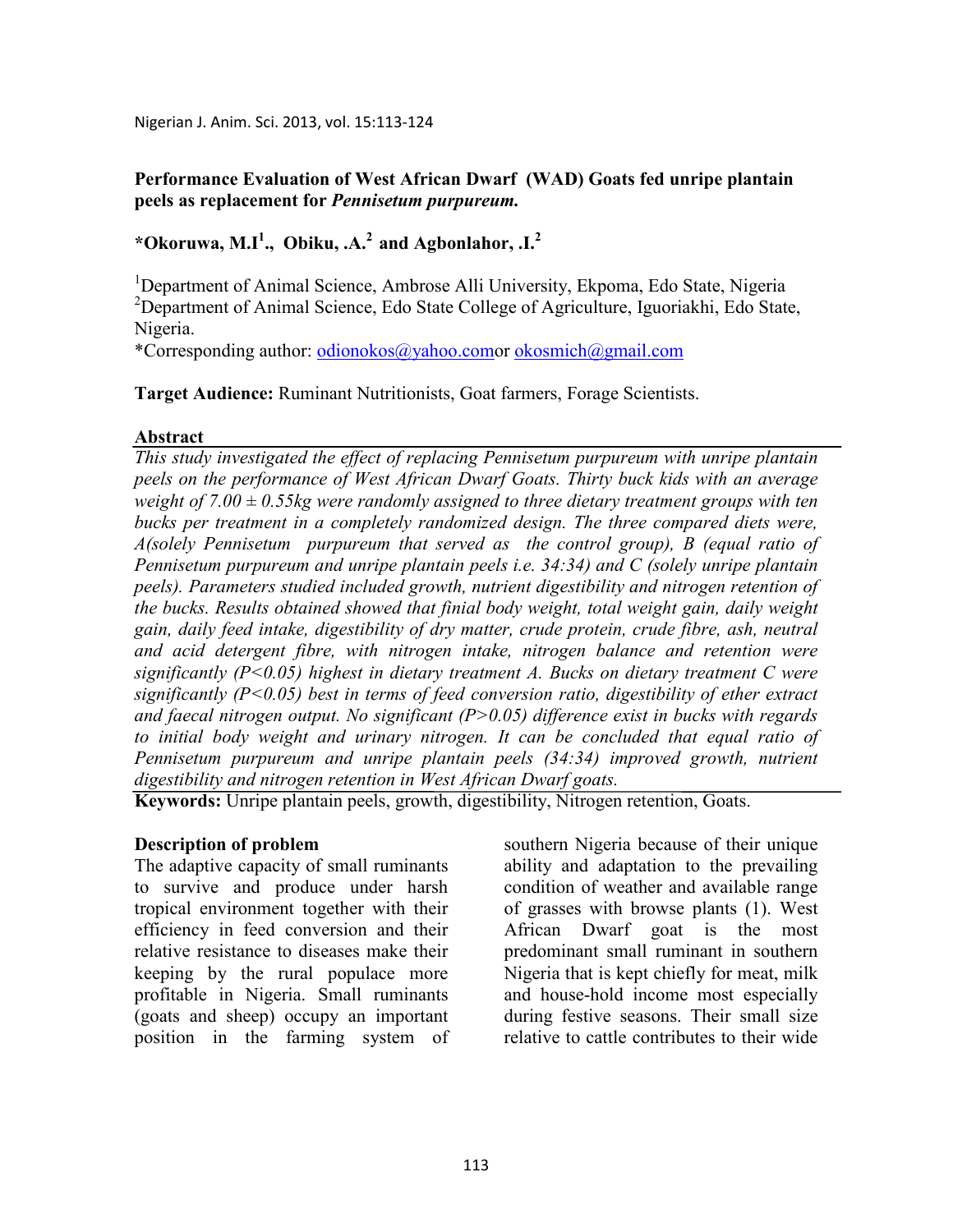distribution and easy management among ruminant farmers. The Nigerian small ruminant industries is faced with the problem of meeting the nutritional requirement of the animals even were herbage resources are abound, seasonal fluctuation in nutritive values make sustainable gains in production from good management and disease controlled programs unrealistic (1). Under the extensive system of management in which goats are usually kept, their levels of nutrition at different times of the year are closely parallels with the seasonal variation in rainfall and temperature. Hence herbage availability is highest during the wet season and least during the dry season (2). Shortage of animal feed has been recognized to be one of the major constraints in the production of small ruminant animals in Nigeria (1). The supply and quality of herbage for ruminant animals during the dry months of the year declines substantially and lead to poor body conditions of animals unless supplement or total replacement to the poor quality and inadequate pastures especially during the dry season is considered (3). This factor has seriously affected the small ruminant livestock industry in Nigeria. Hence, this has necessitated the need to focus some research attention on the utilization of identified unconventional feed resources as alternative feedstuffs for small ruminants especially goats.

Plantain (*Musa paradisiaca*), peel a byproduct of plantain is one of such alternative feed resources which are readily available and relatively cheaper

than the conventional feeds and at the same time not important as an item of human food. Plantain peel is observed to have some nutritional values as it contains about 12%CP, 16%CF and 1300kcal/kg energy on dry matter basis (4). This peel is known to constitute a menace to the society thereby adding to the worse problem of environmental pollution particularly in places where ruminants are not allowed to roam about. It has been reported by (5) that 50% based plantain peels in place of maize was found to be most suitable and increased growth performance of rabbit. Though information are available on the utilization of plantain peels by ruminants (6), there is no sufficient information in literature on the utilization of plantain peels as replacement for *Pennisetum purpureum* by West African Dwarf goats. This present study was conducted to determine the performance of WAD goats fed unripe plantain peels as replacement for *Pennisetum purpureum.* 

#### **Materials and Methods**  *Experimental Site*:

This research was conducted at the Teaching and Research Farm of Ambrose Alli University, Ekpoma, Nigeria. The site was located on longitude  $6.09^0$ E and latitude  $6.42^{\circ}$ N with a temperature range of between  $26^{\circ}$ C -34 $^{\circ}$ C. The mean annual rainfall was about 1556mm.

# *Preparation of experimental diets*

*Pennisetum purpureum* was harvested from a pasture land within the Teaching and Research Farm. They were rinsed with water to remove all attached dust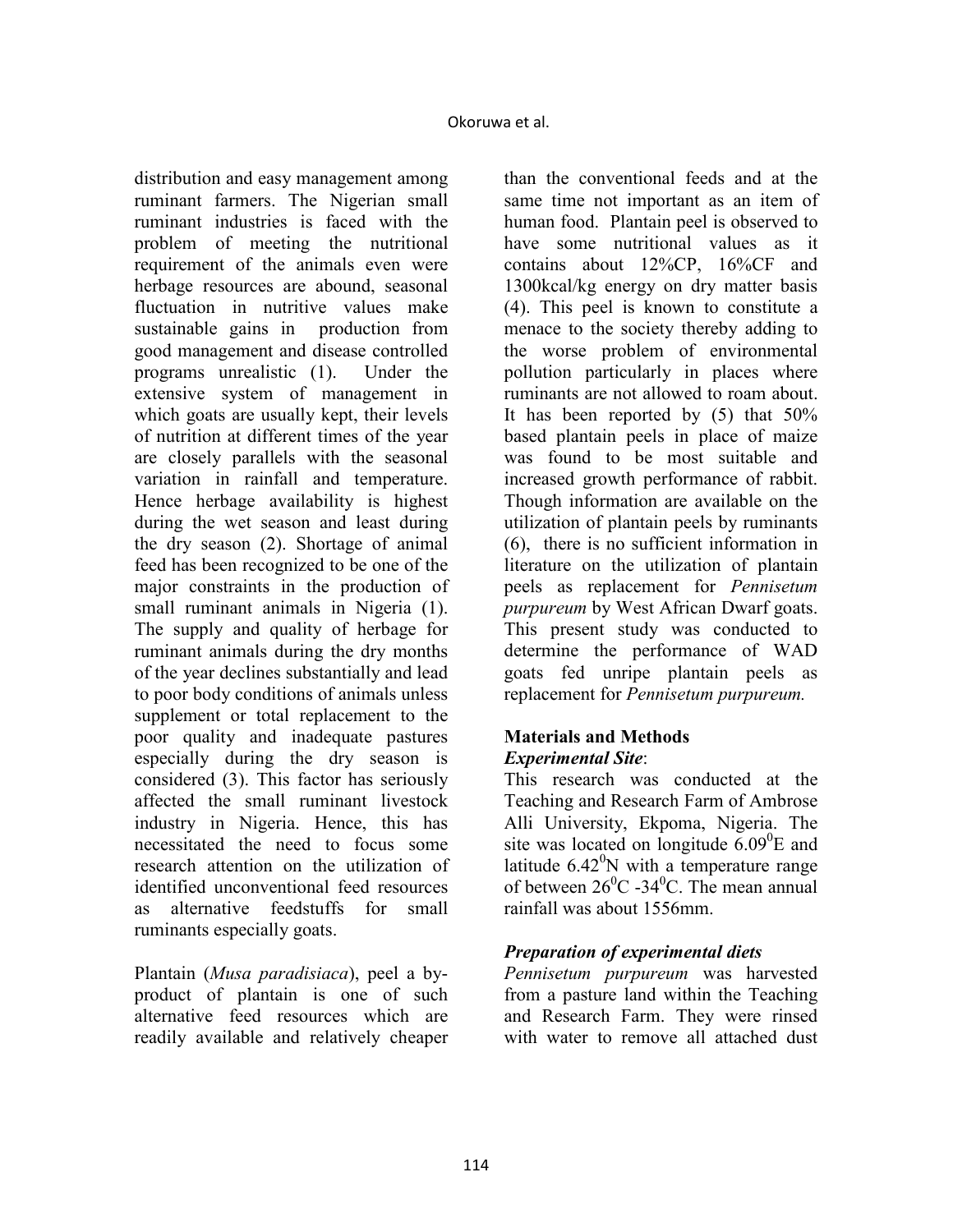and allowed to wilt overnight before being chopped manually using matchet to lengths of approximately 4-5cm. Unripe plantain peels were collected from plantain processing points located within Ekpoma. They were chopped and immediately dried under shade for several days before milled. Concentrate supplement ingredients that comprised 78% wheat offal, 20% brewery dried grain, 0.75% limestone, 0.5% dicalcium phosphate, 0.5% salt and 0.25% vitamin premix were purchased in Ekpoma. The experimental diets consist of basal and concentrate supplement which were offered at the rate of 5% (dry matter basis) of their body weight in a ratio of 68:32, respectively. *Pennisetum purpureum* and unripe plantain peels constituted the basal diets. The comparative dietary treatment groups comprised A (solely *Pennisetum purpureum 68%* (PP) which served as control group), B (constituted equal ratio of *Pennisetum purpureum* and unripe plantain peels i.e 34:34) and C (constituted only the unripe plantain peels 68%). Concentrate supplement 32% was offered to all animals in their respective dietary treatment groups.

# *Experimental animals and design*

Thirty (30) growing buck kids of West African Dwarf goats, aged between 8 and 9 months with means body weight of  $7.00 \pm 0.55$ kg were used for the study. The experimental animals were sourced from villages and local markets within Ekpoma. They were balance for weight and randomly assigned to three dietary treatment groups (A, B, and C) of ten

animals per treatment. In the completely randomized design.

#### *Management of experimental animals*

Prior to the commencement of the experiment, the pens were cleaned thoroughly, disinfected with Diazintol ® and allowed to dry. Antibiotics were offered to the animals before the experiment as prophylactic treatment against bacterial and viral infections and they were also dewormed with abendarole® against the helminthes. Animals were housed individually in dwarf wall pens with concrete floors and roofed with asbestos sheets. Each pen was provided with feed and water troughs for daily provision of feed and fresh cool water. Animal were fed once daily in the morning at 8.00am. They equally had free access to mineral salt lick. The quantities of feed supplied were weighed every morning and the left over were weighed as well to compute feed intake. The initial body weight of each animal was taken before administering the experimental diets. Subsequently, live weight measured at weekly intervals. Data derived from the daily feed intake and daily weight gains were computed and feed conversion ratio was calculated as the ratio of feed intake over the body weight gain. The experiment lasted for 84 days after a 14-day adjustment period.

# *Digestibility and nitrogen retention studies*

Five bucks were randomly selected from each treatment at the end of the feeding trial. The bucks (totaling 15) were then housed in individual metabolic cages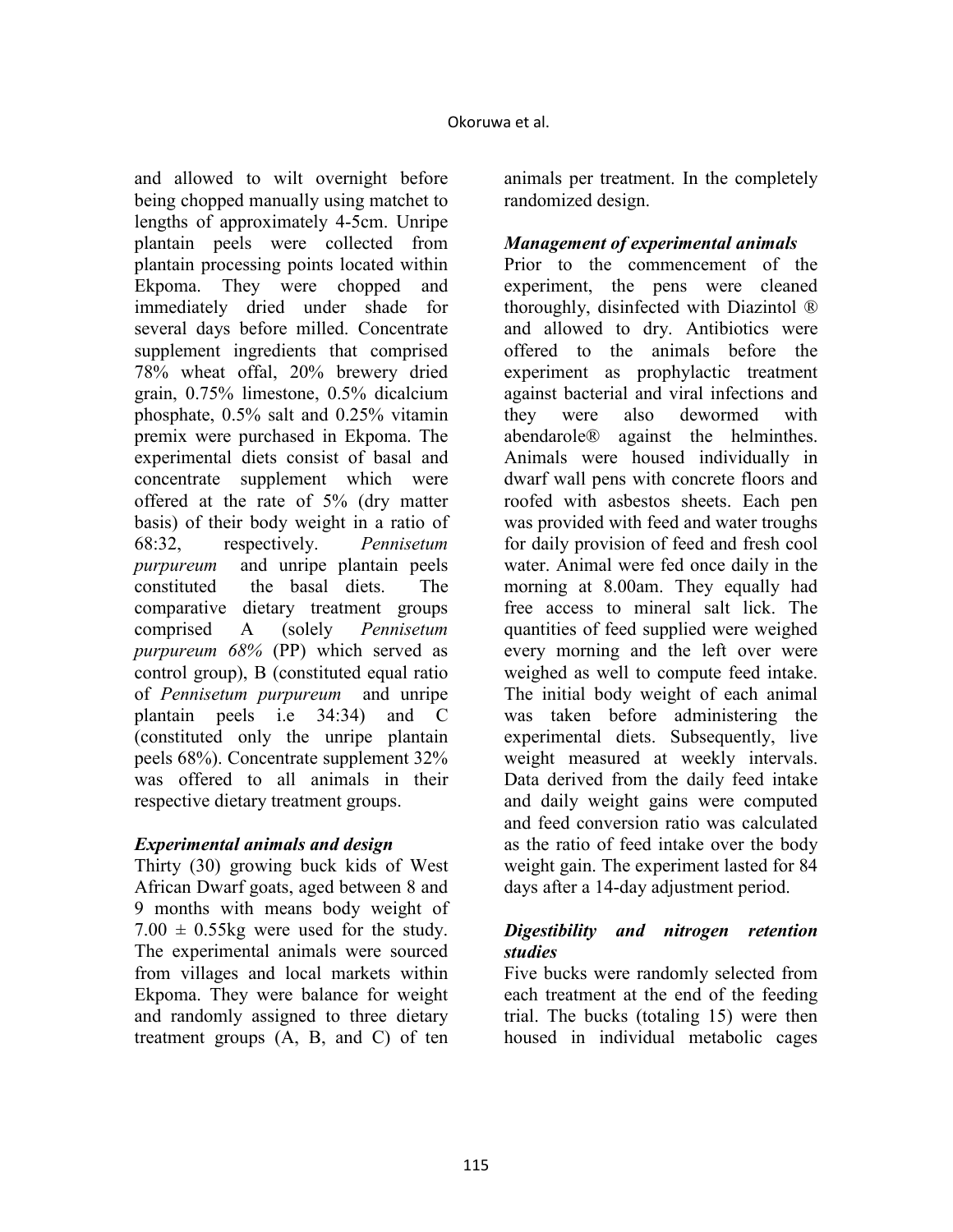with slated floors adapted for faecal and urine collection. The bucks were fed with their weighed treatment diets for 7-day adjustment period which followed by 7 days of total faecal, urine and left over feed collection. Feed intake, faecal and urinary outputs were determined. Five percent of faecal samples were dried at  $65^{\circ}$ C to constant weight, milled and kept in airtight containers while 5% of the urine samples were kept in a deep freezer at  $-5^0$ C until they are both required for analysis. Apparent nutrient digestibility of the diets were calculated as the difference between nutrient intake and excretion in faeces, expressed as a percentage of nutrient intake. Nitrogen balance by the animals were calculated as the difference between nitrogen intake and nitrogen excreted from faeces and urine while nitrogen retention percentage were computed from nitrogen balance expressed as a percentage of nitrogen intake.

# *Chemical and statistical analysis*

Samples of the experimental diets offered and faecal outputs were analyzed for proximate composition using the procedures of (7). Neutral and acid detergent fibre of the samples were determined as prescribed by (8). Urine samples were analyzed for nitrogen using (7). Data obtained on growth performance, apparent nutrient

digestibility and nitrogen retention parameters were subjected to analysis of variance (ANOVA) to determine the significance of treatment effects following the methods described by (9) and significant difference between means were separated using the Duncan's Multiple Range Test.

# **Results and Discussion**

The chemical composition of the experimental basal and concentrate supplements diets are presented in Table 1. The highest value for dry matter was recorded for unripe plantain peels (90.31%), followed by *Pennisetum purpureum* (87.65%) and the least in concentrate supplements (86.24%). The chemical composition values of *Pennisetum purpureum* (PP) and unripe plantain peels (UPP) obtained in this present study were similar to those reported by (10) for *Pennisetum purpureum* and (11;12) for plantain peels respectively. The crude protein range values (8.11 to 19.98%) recorded were compared favorably with 10 to 12% CP moderate level required by ruminants for minimum growth performance (13). Neutral and acid detergent fibre recorded ranged from 48.21 to 67.02% and 19.32 to 32.10%, respectively with *Pennisetum purpureum* recorded the highest and unripe plantain peels the least.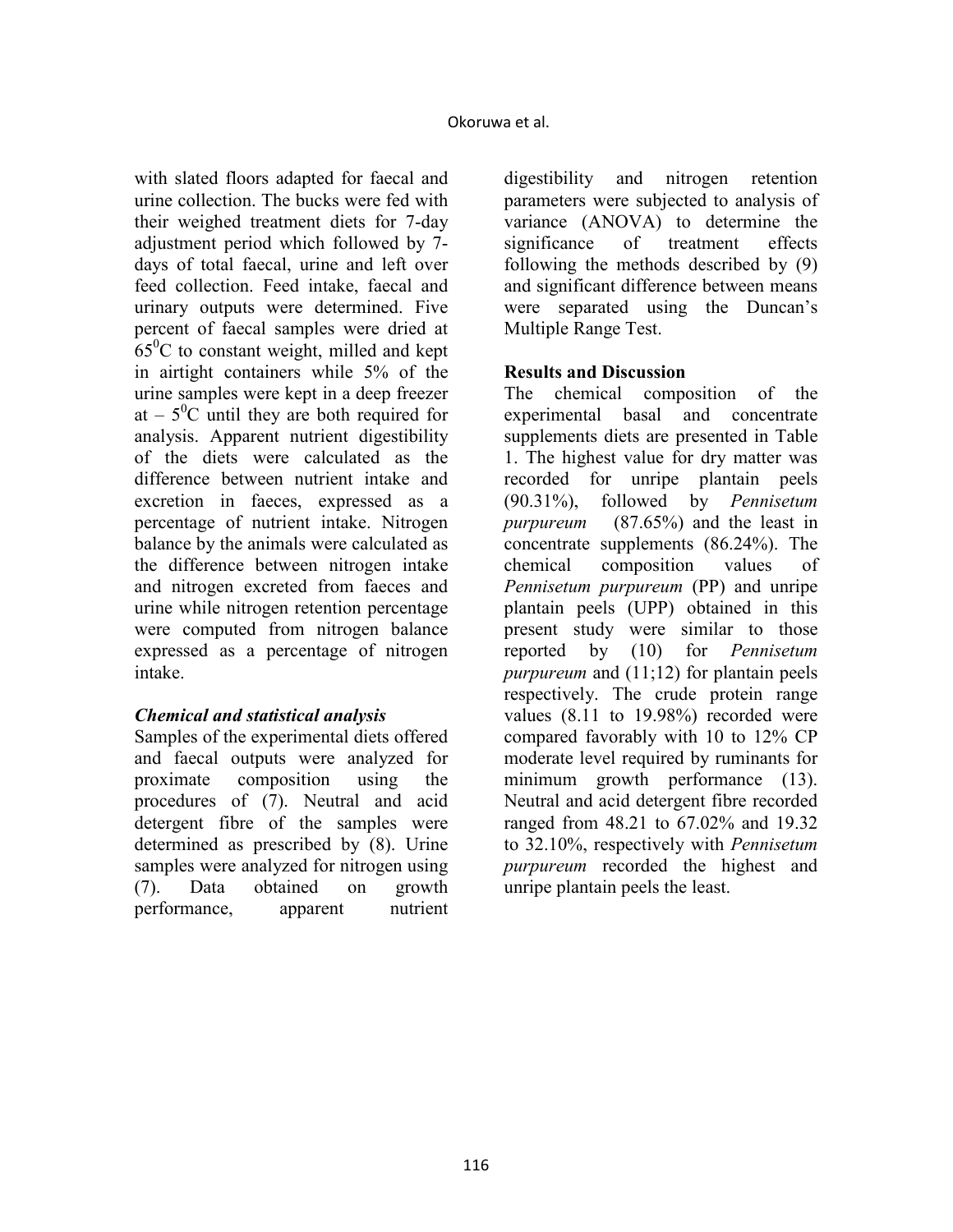| <b>Nutrient</b>             | <b>Pennisetum</b><br><i>purpureum</i> (PP) | <b>Unripe Plantain Peels</b><br>(UPP) | Concentrate<br><b>Supplements</b><br>(CS) |
|-----------------------------|--------------------------------------------|---------------------------------------|-------------------------------------------|
| Dry matter (DM)             | 87.65                                      | 90.31                                 | 86.24                                     |
| Crude protein (CP)          | 8.11                                       | 10.25                                 | 19.98                                     |
| Ether extract (EE)          | 1.15                                       | 5.50                                  | 1.06                                      |
| Crude fibre (CF)            | 29.55                                      | 9.05                                  | 12.06                                     |
| Ash                         | 11.95                                      | 11.25                                 | 7.95                                      |
| Nitrogen free extract (NFE) | 49.24                                      | 63.95                                 | 58.95                                     |
| Neutral detergent fibre     | 67.02                                      | 48.27                                 | 66.00                                     |
| Acid detergent fibre        | 32.10                                      | 19.32                                 | 23.00                                     |

# **Table 1: Chemical Composition (% dry matter basis) of the experimental basal and concentrate supplement diets**

**Table 2: Growth parameters of West African Dwarf goats fed unripe plantain peels as replacement for** *Pennisetum purpureum.* 

| <b>Parameters</b>   | Treatments   |                                                                                                                | C                 |            |  |
|---------------------|--------------|----------------------------------------------------------------------------------------------------------------|-------------------|------------|--|
|                     |              | (PP68%+CS32%) (PP34%+UPP34%+CS32%) (UPP68%+CS32%)                                                              |                   | <b>SEM</b> |  |
|                     |              |                                                                                                                |                   | 士          |  |
| Initial body weight | 7550         | 7540                                                                                                           | 7560              | 0.41       |  |
| (g)                 | $9619^{b}$   | $9982^a$                                                                                                       | 8982 <sup>c</sup> | 0.32       |  |
| Final body weight   | $2069^b$     | $2442^a$                                                                                                       | $1422^{\circ}$    | 1.43       |  |
| (g)                 | $206.90^{b}$ | 244.20 <sup>a</sup>                                                                                            | $142.20^{\circ}$  | 0.96       |  |
| Total weight gain   | $298.26^{b}$ | $330.18^{a}$                                                                                                   | $249.66^{\circ}$  | 1.32       |  |
| (g)                 | $1.44^{b}$   | $1.32^{b}$                                                                                                     | $1.76^{\circ}$    | 0.62       |  |
| Daily weight gain   |              |                                                                                                                |                   |            |  |
| (g/day)             |              |                                                                                                                |                   |            |  |
| Daily feed intake   |              |                                                                                                                |                   |            |  |
| (g/day)             |              |                                                                                                                |                   |            |  |
| Feed conversion     |              |                                                                                                                |                   |            |  |
| ratio               |              | $a,b,c$ Moone within the same row with different sympressints differ significantly $(D<0.05)$ , CEM = Ctondard |                   |            |  |

Means within the same row with different superscripts differ significantly (P<0.05), SEM = Standard Error of Means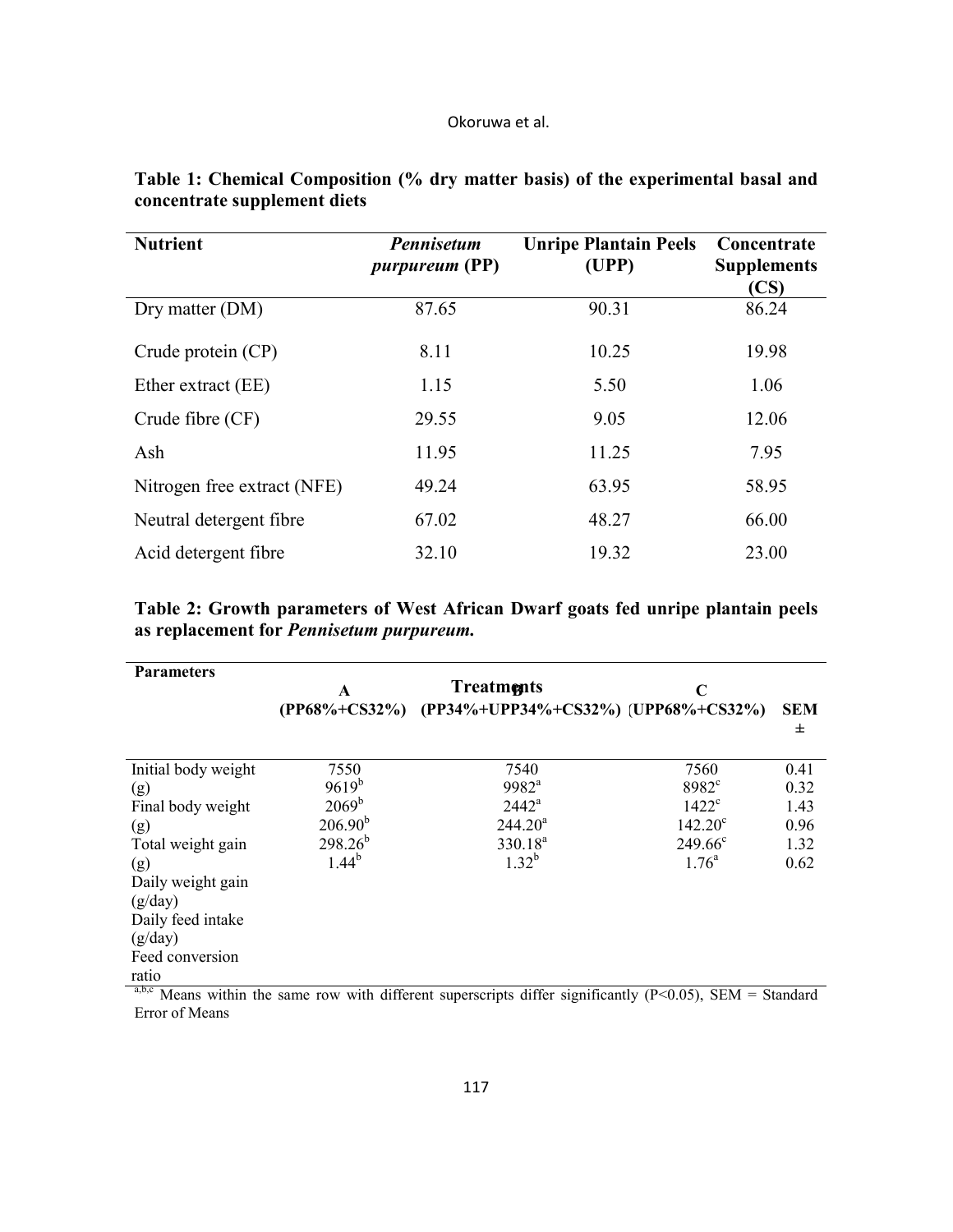| <b>Parameters</b>         |           | A                  | B                    | $\mathbf C$        |          |
|---------------------------|-----------|--------------------|----------------------|--------------------|----------|
|                           |           | $(PP68% +$         | (PP34%+UPP34%+CS32%) | (UPP68%+CS32%)     | $SEM\pm$ |
|                           |           | $CS32\%$           |                      |                    |          |
| Dry matter                |           | 81.25b             | 83.34a               | $79.42^{\circ}$    | 0.56     |
| Crude protein             |           | $60.35^{b}$        | $65.23^{a}$          | 57.26 <sup>c</sup> | 0.43     |
| Ether extract             |           | $52.27^b$          | $45.36^{\circ}$      | $60.29^{a}$        | 0.38     |
| Crude fibre               |           | $62.56^{b}$        | $75.39^{a}$          | 56.38 <sup>c</sup> | 0.45     |
| Ash                       |           | $64.28^{a}$        | $67.42^a$            | $57.64^{b}$        | 1.06     |
| Neutral                   | detergent | $68.02^{b}$        | $72.06^a$            | $60.36^{\circ}$    | 1.28     |
| fibre                     |           | 29.09 <sup>b</sup> | $39.38^{a}$          | $21.32^{\circ}$    | 0.32     |
| Acid detergent fibre      |           |                    |                      |                    |          |
| <b>Nitrogen retention</b> |           | $7.29^{b}$         | $8.35^{a}$           | $6.23^{\circ}$     | 0.89     |
| Nitrogen                  | intake    | $2.49^{b}$         | $2.47^{b}$           | $3.12^{a}$         | 0.21     |
| (g/day)                   |           | 1.90               | 1.98                 | 1.32               | 0.16     |
| Faecal                    | nitrogen  | $2.90^{b}$         | $3.90^{\rm a}$       | 1.79 <sup>c</sup>  | 0.38     |
| (g/day)                   |           | $0.40^{\rm a}$     | $0.47^{\rm a}$       | $0.29^{b}$         | 0.03     |
| Urinary                   | nitrogen  | $39.78^{b}$        | $46.71^a$            | $28.73^{\circ}$    | 1.09     |
| (g/day)                   |           |                    |                      |                    |          |
| Nitrogen                  | balance   |                    |                      |                    |          |
| (g/day)                   |           |                    |                      |                    |          |
| Nitrogen                  | retention |                    |                      |                    |          |
| (g/day)                   |           |                    |                      |                    |          |
| Nitrogen                  | retention |                    |                      |                    |          |
| $(\%)$                    |           |                    |                      |                    |          |

**Table 3: Apparent nutrient digestibility (%) and nitrogen retention of WAD goats fed experiment diets** 

 $a,b,c$  Means within the same row with different superscripts differ significantly (P<0.05), SEM = Standard Error of Means

The growth performances indices of the WAD goats are indicated in Table 2. Significant differences (P<0.05) were observed for all the parameters measured except initial body weight (IBW) of the goats that were not significantly  $(P>0.05)$ influenced. The non-significant difference observed for IBW indicated that the weights of goats at the commencement of the experiment were in close ranged. The final body weight (FBW) values of 9619, 9982 and 8982g were obtained for treatments A ,B and C respectively, with goats on dietary

treatment B being significantly  $(P<0.05)$ highest and C the lowest. The FBW values observed decreased significantly (P<0.05) in the dietary treatment C as the inclusion level of UPP increased in the diet. This could probably due to the presence of some residual toxic components in UPP that could have acted as anti-nutritional factors and then interfered with nutrient utilization and final body weight (5). Similarly, total weight gain (TWG) was significantly highest (P<0.05) in goats on treatment B  $(2442g)$ , followed by A  $(2069g)$  and C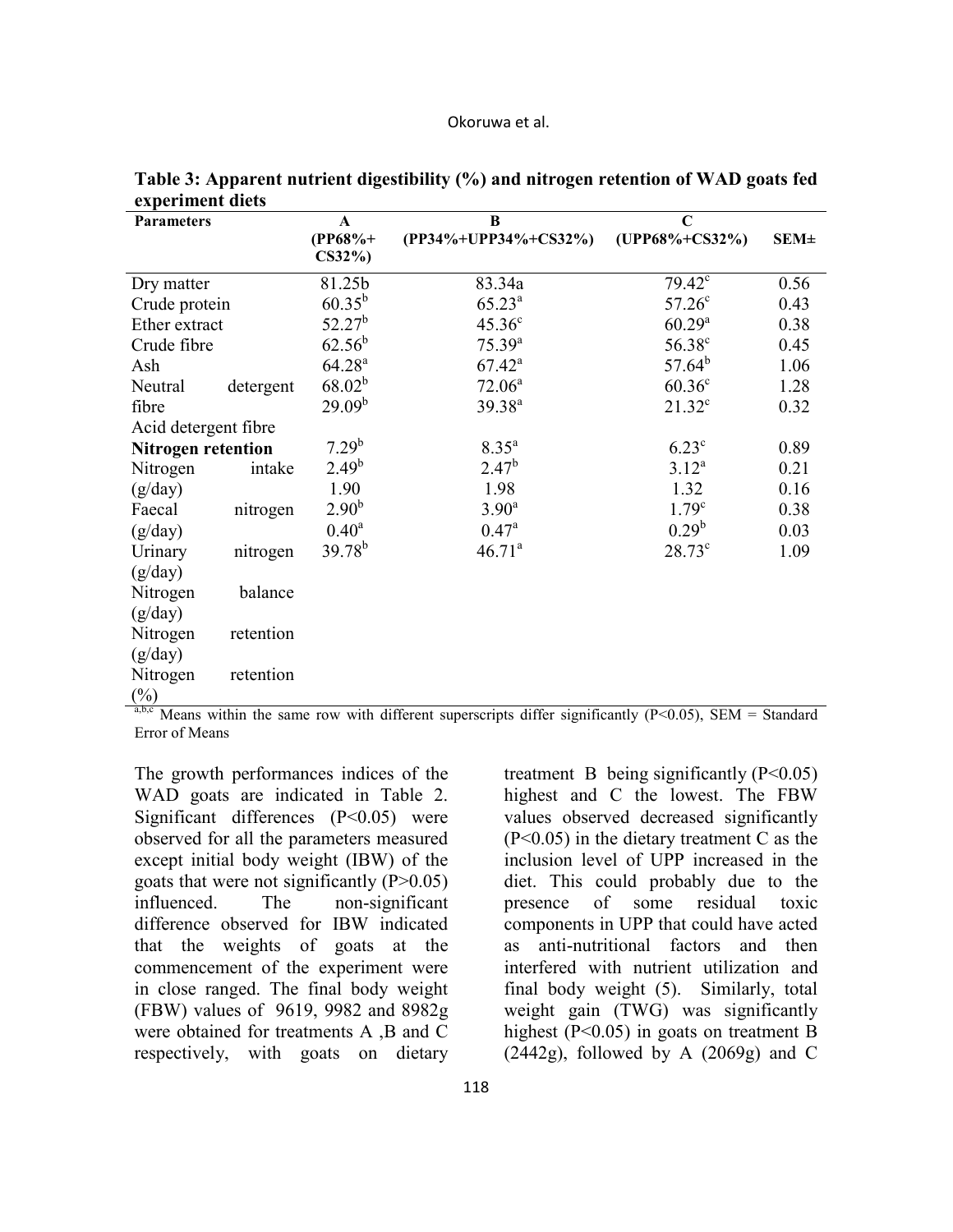(1422g) was the least. The higher TWG observed in goats on dietary treatments A and B compared with C was an indication of nutrient intake from the diets that were well utilized consequently improved TWG. This corroboration with the earlier report of (14) that good level of diets supplementation will leads to better utilization of the diets by goats. Daily weight gain (DWG) followed a similar pattern of variation as observed in TWG. Daily weight gain values ranged from 142.20 to 244.20g/day and differed significantly (P<0.05) among dietary treatments. The observed low DWG value with goats on treatment C might be as a result of the inability of the goats to properly utilize the diet for body weight gain when compared with either of the other dietary treatments. This is in agreement with the reports of (15) that an efficient utilization of nutrients that supply adequate energy and protein are required for optimum growth performance in small ruminants. The DWG values obtained in this study were in consonance with the range of values (248.26 to 332.17g/day) obtained in previous study of (16).

Feed intake is an important factor in the utilization of feed by ruminant livestock and is a critical determinant of energy and protein as well as performance in small ruminants (17). The daily feed intake (DFI) was significantly  $(P<0.05)$ highest on treatment B (330.18g/day), followed by A (298.26g/day) while the least was on C (249.66g/day). The comparative high DWG and DFI observed in goats on treatments A and B

compared with C could probably be attributed to the associative digestive effect of PP and combination of PP and UPP that led to efficient utilization of the nutrients in the diets. Several reports indicated that supplementation with grass as basal diets will improved feed intake and live weight gain (14;17). Feed conservation ratio (FCR) values observed did not increase significantly  $(P<0.05)$ across the dietary treatment as the inclusion level of UPP increased in the diets. Hence the FCR was best on treatments B  $(1.32)$  and A  $(1.44)$  than on treatment  $C$  (1.76). The efficiency at which goats convert feeds for body weight in the present study compared unfavourably with the previous study of (16) when WAD goats of similar body weights were fed shed leaves based diets.

Table 3, shows apparent digestibility of WAD goats fed experimental diets. Dry matter (DM) digestibility decreased significantly (P<0.05) with 68% increased levels of UPP inclusion in the diets with 79.42% for treatment C to 83.34% for treatment B. The low digestibility coefficients of DM observed in goats on dietary treatment C could be associated with low rate of degradation of nutrients in the UPP. The DM digestibility values of the present study were lower than the values reported by (18) but comparable with 76.43 to 84.42% DM digestibility values found by (19) for WAD sheep .Crude protein (CP) digestibility was significantly  $(P<0.05)$ affected across dietary treatments with goats on treatment B (65.23%) being significantly  $(P<0.05)$  higher than those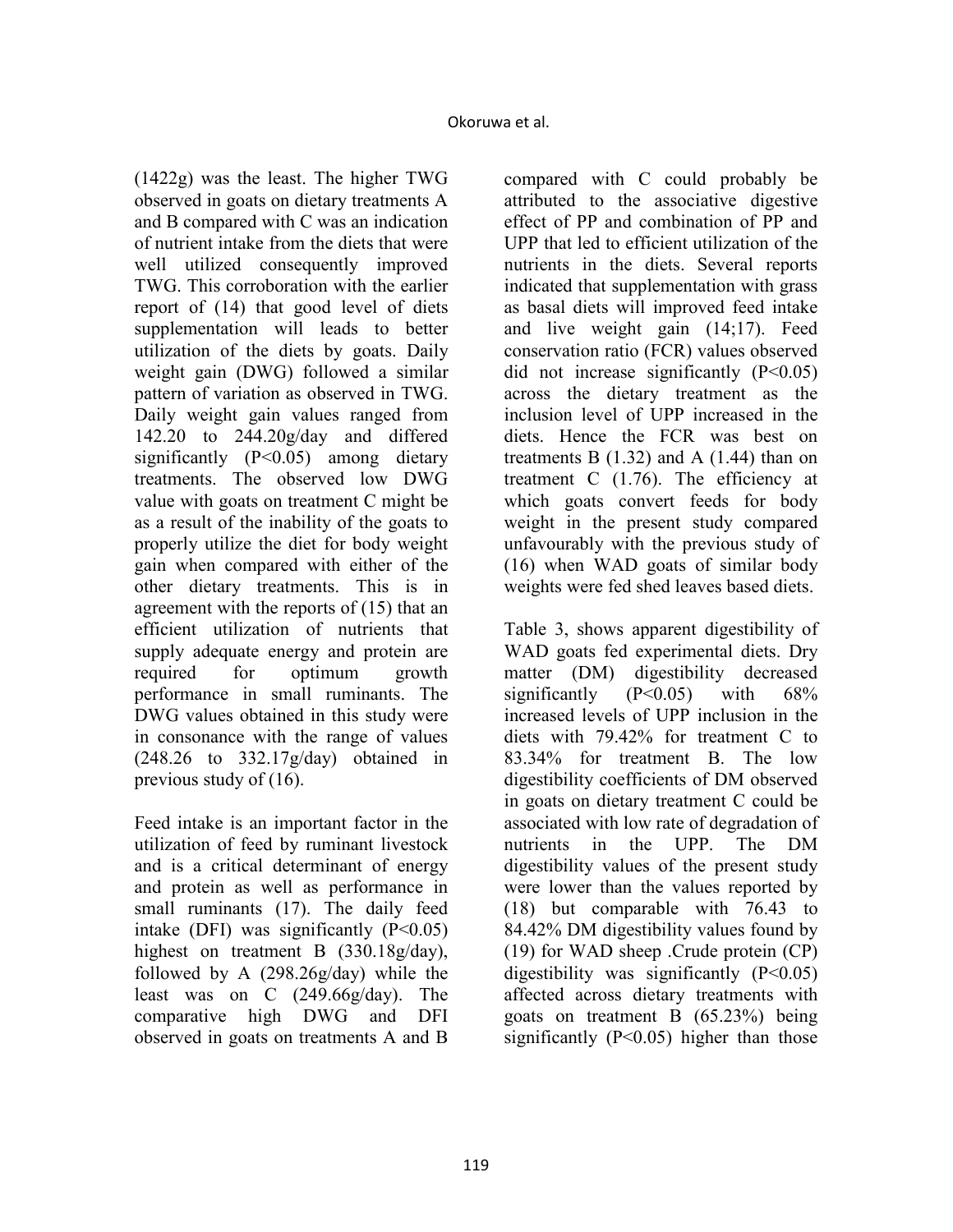on treatments A (60 35%) and C (57.26%). The decreased trend in CP digestibility as the inclusion level of UPP increased to 68% in the diets, could probably be attributed to the presence of residual toxic substances in the test material (UPP) that might have binded with the dietary nitrogen and enzymes and also inhibit several enzymes catalyzed reaction (20) that influenced protein digestibility by forming an indigestible complex which reduces the digestibility of nutrients. The CP digestibility values obtained were higher than the findings of (16) whose values ranged between 42.87 and 46.25% when they fed shed leaves based diets to WAD goats. Either extract (EE) digestibility values ranged from 45.36 to 60.29% with goats on treatment C being significantly (P<0.5) highest, followed by treatment A and the least was treatment B. The higher values observed in goats on treatments A and C could probably be a reflection of the higher EE in UPP and PP. This agrees with the speculation of  $(17)$  that digestibility of nutrients varies with nutrient composition of the diets. Crude fibre (CF) digestibility values were 62.56, 75.39 and 56.38% for treatments A, B and C respectively with goats on dietary treatment B being significantly (P<0.05) highest, followed by A and C was the least. Crude fibre digestibility followed a similar trend with DM digestibility showing that DM digestibility of the diets were largely a reflection of fibre digestibility in the diets and improved microbial activity in the rumen of goats on treatment A and B than C. Apparent digestibility of ash did

not vary significantly (P>0.05) between dietary treatments B (67.42%) and A (64.28%) but C (57.64%) was significantly  $(P<0.05)$  lower than treatment A or B .This implies that ash digestibility coefficient in goats on dietary treatment B and A were more effective in improving the utilization of ash than those on treatment C. Neutral detergent fibre (NDF) digestibility was generally high among the dietary treatments but significantly (P<0.05) best in goats on treatment B (72.06%) compared to treatments A (68.02%) and C (60.36%) the high NDF digestibility observed in goats among dietary treatments might be due to the ecology of the rumen of the goats fed on the diets which favours digestion. It has been published in literature that NDF account for cellulose portion of diets and the more it is digested, the greater the energy made available for animal performance (16). The higher significant  $(P<0.05)$ values of NDF digestibility in goats on dietary treatments A and B indicated that more energy were supplied to them than those in treatment C. Acid detergent fibre (ADF) digestibility values followed a similar pattern of variation as observed in NDF. (17) reported that ADF is also an energy factor in feeds, hence the same reason given for higher digestibility observed for NDF also accounted for the higher ADF digestibility in goats on dietary treatments B(39.38%) and A (29.09%) compared with C (21.32%). However, nutrient digestibility observed in this study was further buttressed by the fact that weight gain dependent on the digestibility of nutrients. Hence studies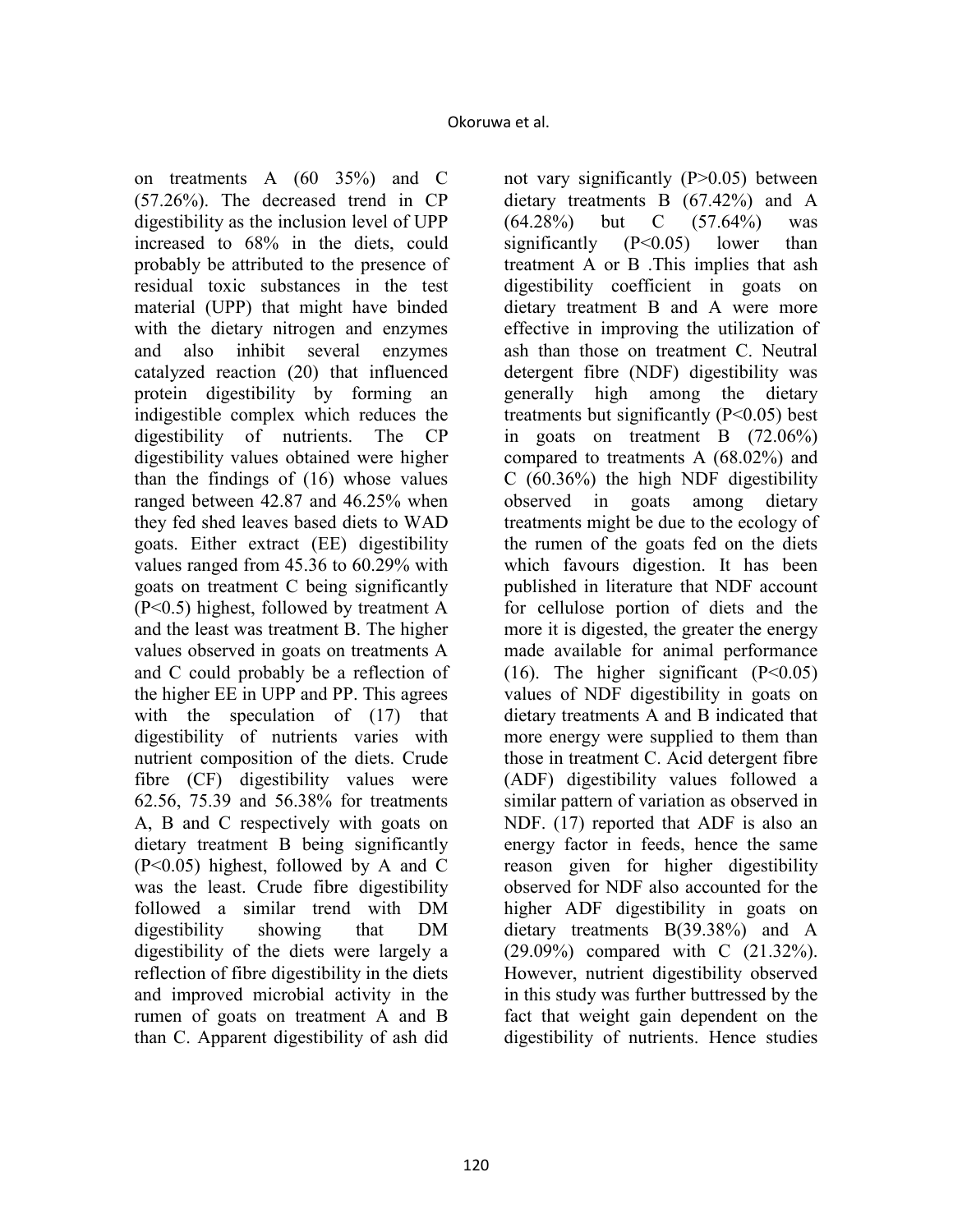on digestibility are therefore said to be important as they allow the estimation of nutrients really available for animal performance (19).

Table 3, also outlined the nitrogen retention of WAD goats fed experimental diets. Nitrogen (N) intake decreased significantly (P<0.05) with increased level of 68% UPP in the dietary treatment C. This could be as a result of residual toxic substances and astringent factors associated with UPP. This agreed with the reports of (19) who observed decreased significant (P<0.05) difference in nitrogen intake with increased level of 70% dried pineapple pulp in diets of WAD sheep. This could be due to residual toxic components associated with diets. However, goats on treatment B recorded the highest N- intake value of 8.35g/day, followed by treatment A with value of 7.29g/day and the least value of 6.23g/day was obtained on treatment C. Faecal nitrogen (N) output values ranged from 2.47 to 3.12g/day with goats on treatment C being significantly  $(P<0.05)$ difference from those on treatment B or A. The higher faecal N-output observed in goats on treatment C could largely be a reflection of UPP that was not well utilized and thus excreted by the goats. Urinary nitrogen (N) output was not significantly  $(P>0.05)$  affected by treatment diets. The higher values found in goats on treatments B (1.98g/day) and A (1.90g/day) compared with treatment C (1.32g/day) could probably due to the concentration of ammonia and hence nitrogen in the rumen depend on the quantity and solubility of the diets fed to

the goats. This was in consonance with the reports of (21) that nitrogen excreted in urine would depend on urea recycling and the efficiency of utilization of ammonia produced in the rumen by microbes for microbial protein synthesis. Nitrogen balance also followed a similar trend as observed in N-intake. Goats on treatment B (3.90g/day) promoted the highest nitrogen balance, followed by A  $(2.90g/day)$  and C  $(1.79g/day)$  was the least. The positive values obtained for all the goats on the comparative dietary treatment groups suggested that the protein requirements of the experimental goats were adequately met by the diets and this was buttressed by the fact that none of the experimental goats experienced weight loss during the feeding trial.

Nitrogen retention is the proportion of nitrogen utilized by farm animals from the total nitrogen intake for body processes, hence the more the nitrogen consumed and digested the more the nitrogen retained and vice versa (22). Nitrogen retention differed significantly (P<0.05) among goats subjected to different dietary treatments with goats on treatments B  $(0.47g/day$  and  $46.71\%$ ) and A (0.40g/day and 39.78%) significantly better than those on treatment C (0.29g/day and 28.73%). The low nitrogen retention resulting from increased nitrogen losses through faeces could probably be attributed to low nitrogen utilization as noted by (22) in WAD goats fed urea maize Stover based diets as dry season feeds. The nitrogen retention values observed in this study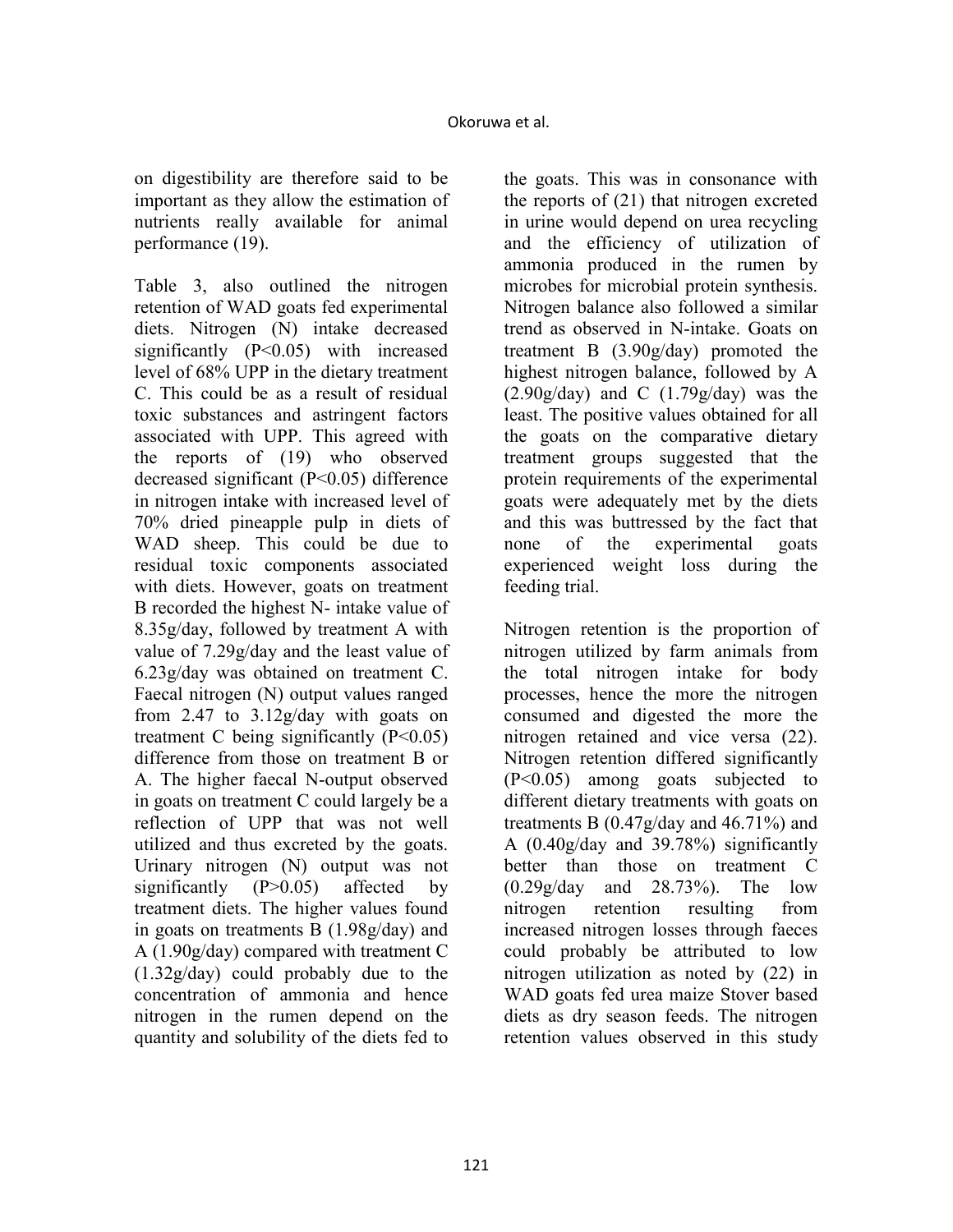were lower than the range of 57.17 to 69.36% obtained by (23) for sheep fed shrimp waste meal and soya bean Stover basal diets.

#### **Conclusion and Applications**

- (a) Unripe plantain peel (UPP), a by –product of plantain, which has a great potential to improve productivity of ruminants and *Pennisetum purpureum (*PP) could be fed to WAD goats as basal feeds.
- (b) Results obtained in the study, indicated that equal proportion of *Pennisetum purpureum. (*PP) and unripe plantain peels (UPP) in a ratio of 34:34 with concentrate supplement (CS) enhance nutrient digestibility and nitrogen retention in WAD goats without any adverse effect on the goats.
- (c) The performance of the experimental goats showed that, the same equal proportion of *Pennisetum purpureum.* (PP) and unripe plantain peels (UPP) in a ratio of 34:34 with concentrate supplement (CS) made them to utilize diet more, thereby gaining weight faster than those on diet containing solely unripe plantain peels (UPP) with concentrate supplement (CS).

#### **References**

1 Onyeonagu, C.C. and Asiegbu, J. E. (2008). Estimation of availability and distribution of browse species and number of small ruminant animals farmers in

selected communities of Nsukka Area of Enugu State *. Nig .J. Anim .Prod*.35 (2) :252-258.

- 2 Taiwo, B.B.A, Buvanendran, V. and Adu, I.F.(2005). Effects of body condition on the reproductive performance of Red Sokoto goats. Nig .J .Anim. *Prod*.32 (1): 1-6.
- 3 Oloyo, R.A and llelaboye, N.O.A. (2002). Nutritive quality evaluation of seeds of some, lesser-known crops .*Journal of Aninual Production Research 18 (1and 2):11-18.*
- 4 Ajasin, F.O.,Omole, A.J., Oluokun, J.A., Obi, O.O. and Owosibo, A. (2004). Performance characteristics of weaned rabbits fed plantain peels as replacement for maize. *W .J. Zoology* I (1): 30- 32.
- 5 Ogunsipe, M.H and Agbede J.O. (2010). The replacement value of unripe plantain peels on the growth performance, carcass characteristics and cost implication of rabbit production in the tropical region. *Researcher*, 2(11):24-29.
- 6 Baiyeri, K.P. and Unadike, G.O. (2001). Ripening stages and days often harvest, influenced some bio-chemical properties of two Nigerian plantains (Musa species AAB) cultivars. *Plant Product Research Journal* (6): 11-19.
- 7. AOAC (1990). Association of Official Analytical Chemists. *Official Methods of Analysis.* AOAC, Washington, DC.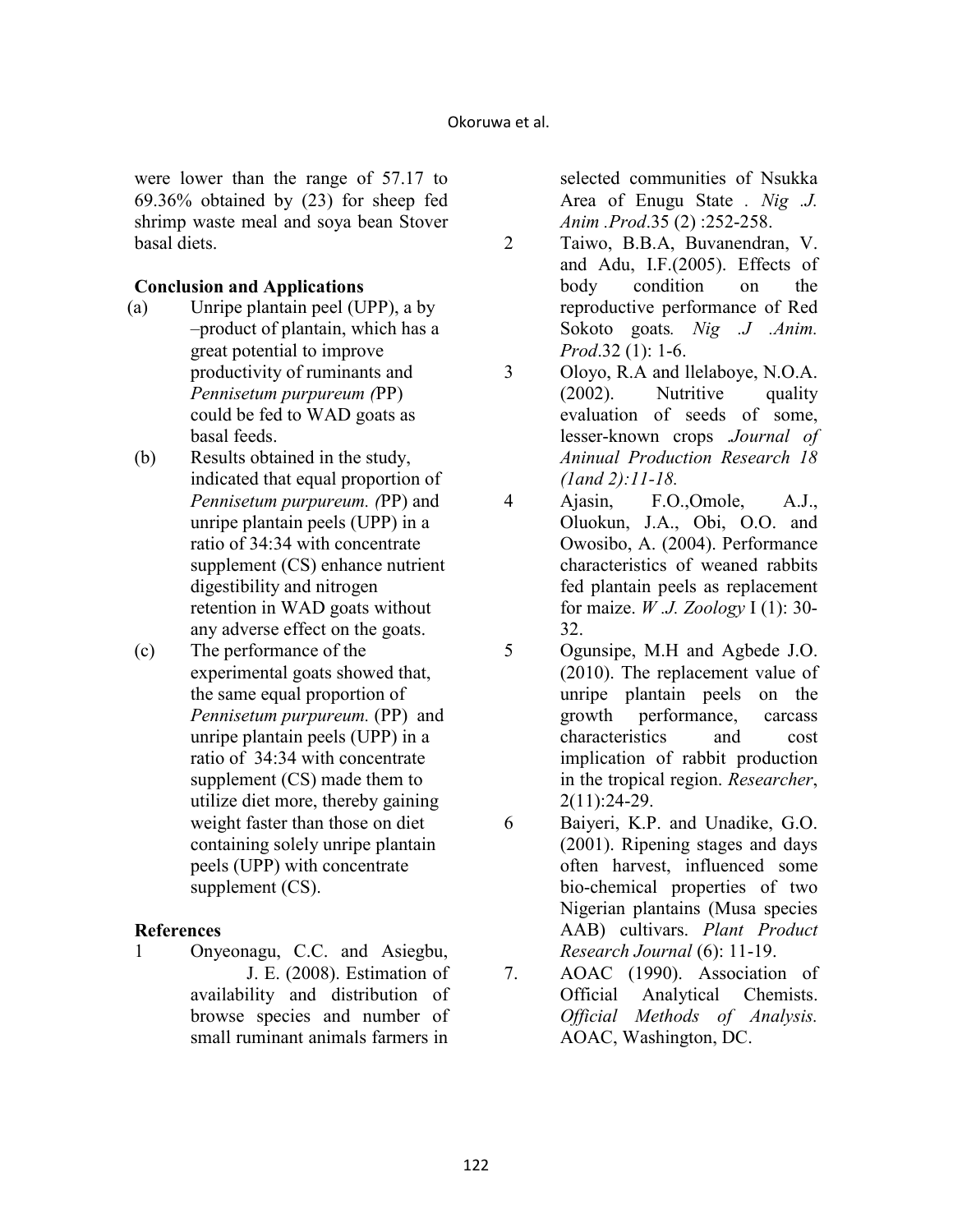- 8. Van Soest, P.J, Robertson, .J.B. and Levis, B.A. (1991). Methods for dietary fibre, neutral detergent fibre and non- starch polysaccharide in relation to animal nutrition*. J .Dairy Sci.*74: 3583 – 3597.
- 9. SAS (1999). Statistical Analysis System. SAS User's Guide. Cary, NY: SAS Institute.
- 10. Arigbede, O.M., O.J. Bolaji, I.M. Sonusi, J.A. Olanite and A.O.Jolaosho (2010). Nutrient intake and performance of West African Dwarf sheep graded levels of wild yam (*Anchomanes difformis*) and *Pennisetum purpureum. Proc .35<sup>th</sup> conf, Nig, Soc, for Amin .Prod. Univ. of Univ. of Ibadan Nigeria.* Pg 485-488.
- 11. Ajosin, F.O., Omole, A.J., Oluokun, J.A, Obi O.O. and Owosibo, A. (2004). Performance characteristics of weaned rabbits fed plantain peels as replacement for maize .*W.J .Zoology* 1: (1) 30 -32.
- 12. Ogunsipe, M.H. and Agbede, J.O. (2010). The replacement value of unripe plantain peels on growth performance, carcass characteristics and cost implication of rabbit production in the tropical region. *Researcher*, 2(11):24-29.
- 13. Gatemby, R. M. (2002). Sheep revise edition. Tropical Agricultural Series. Macmillan Publishers Ltd. Pp 8-9.
- 14. Baiden, R. Y., S.W.A Rhule, H. R. Otsyina, E.T. Sottie and G. Ameleke (2007). Performance of West African Dwarf sheep and goats fed varying levels of cassava pulp as a replacement for cassava peels. *Livestock Research for Rural Development 19(13) htt://www.irrd.org/irrd 19/3/baid 19035. Htm.*
- 15. Shalu, T.A.L., Goetsch, J Luo, I.V. Nsahlai, J.E. More, M.L. Galyean, F.N. Owens, C.L. Ferrell and Johnson, Z.B. (2004). Nutrient requirement of goats. Developed equations, other considerations and future research to improve them. *Small Ruminant Res*. 53:191 -219.
- 16. Yousuf, M.B and A.A. Adeloye (2010). Performance response of goats fed shed leaves (*Vitellaria paradoxa, Gmelina arborea and Daniella Oliveri*) based diets. *Nig. J. Amin. Prod.* Pp 99 -105.
- 17. Ososanya, T.O. (2010). Effect of varying levels of broiler litter on growth performance and nutrient digestibility of West African Dwarf lambs. *Nigeria .J. Anim. Sci*. Vol. 12 Pg 123-128.
- 18. Jokthan, G.E. Braimah, Y., Muhammad, I.R., Abdu, S.B. and Mohammed, R.H. (2010). Evaluation of the performance of Yankasa Sheep fed *Acacia Sayel Del* (Chenchilo) pods as replacement for cotton seed cake*. igerian .J. Amin*. Sci. Vol.12 Pg  $129 - 140$ .